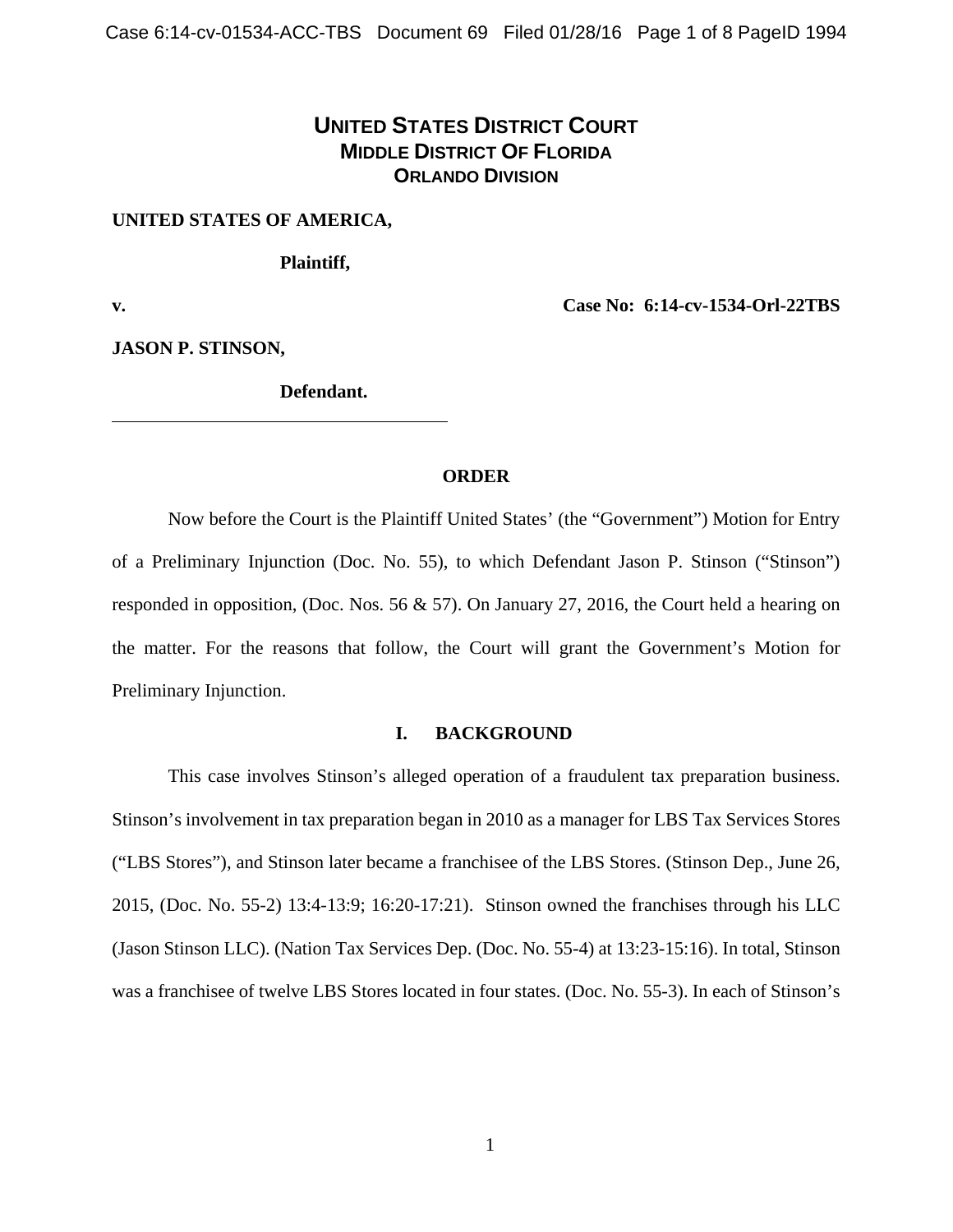LBS Stores, a manager was responsible for overseeing the tax return preparers.<sup>1</sup> (*Id.* at pp. 6-7). From 2010 to 2012, LBS Stores trained Stinson and his managers. (*Id.* 55-3 at p. 3). Subsequently, in 2013, after hearing negativity about LBS Stores, Stinson separated himself from LBS by changing the name of Jason Stinson LLC to Nation Tax Services and began operating his franchises under that name. (Doc. No. 53-3 at pp. 6-7). Stinson emphasizes that his business primarily targets and serves "underprivileged, undereducated poor people." (Doc. No. 57 at p. 17).

In its Motion, the Government argues that an injunction is needed to prevent Stinson from fraudulently preparing its customers' tax returns in order to maximize the tax refund. (Doc. No. 55). The Government contends that Stinson and the tax return preparers he employs have engaged in a common pattern of fraudulent practices that include the following: (1) falsifying deductions on Form 1040 Schedule A to reduce a customer's taxable income by falsifying its customers' unreimbursed employee expenses, charitable deductions, and medical and dental expenses; (2) falsifying Form 1040 Schedule C deductions by fabricating businesses and reporting profits or losses from a false business; (3) claiming false education credits; and (4) falsifying a customer's Earned Income Tax Credit  $(EITC)^2$  by making false claims to unreimbursed business expenses. (*Id*. at pp. 5, 8, 10, 11). To support its allegations, the Government submitted depositions of at least five of Stinson's tax return preparers, the deposition of a consultant Stinson hired in 2014, and over twenty falsely prepared tax returns from tax years 2011-2014. (*See* Doc. No. 55). With each of the false tax returns, the Government provided the customer's deposition stating that the tax return was false. (*Id*.)

<sup>&</sup>lt;sup>1</sup> For brevity, the Court will refer to Stinson's tax return preparers and to Stinson collectively as "Stinson."

<sup>&</sup>lt;sup>2</sup> The Earned Income Tax Credit ("EITC") is a refundable tax credit available to low-income workers depending on a multitude of factors, such as income, filing status, and number of dependents. (Doc. No. 55 at p. 11).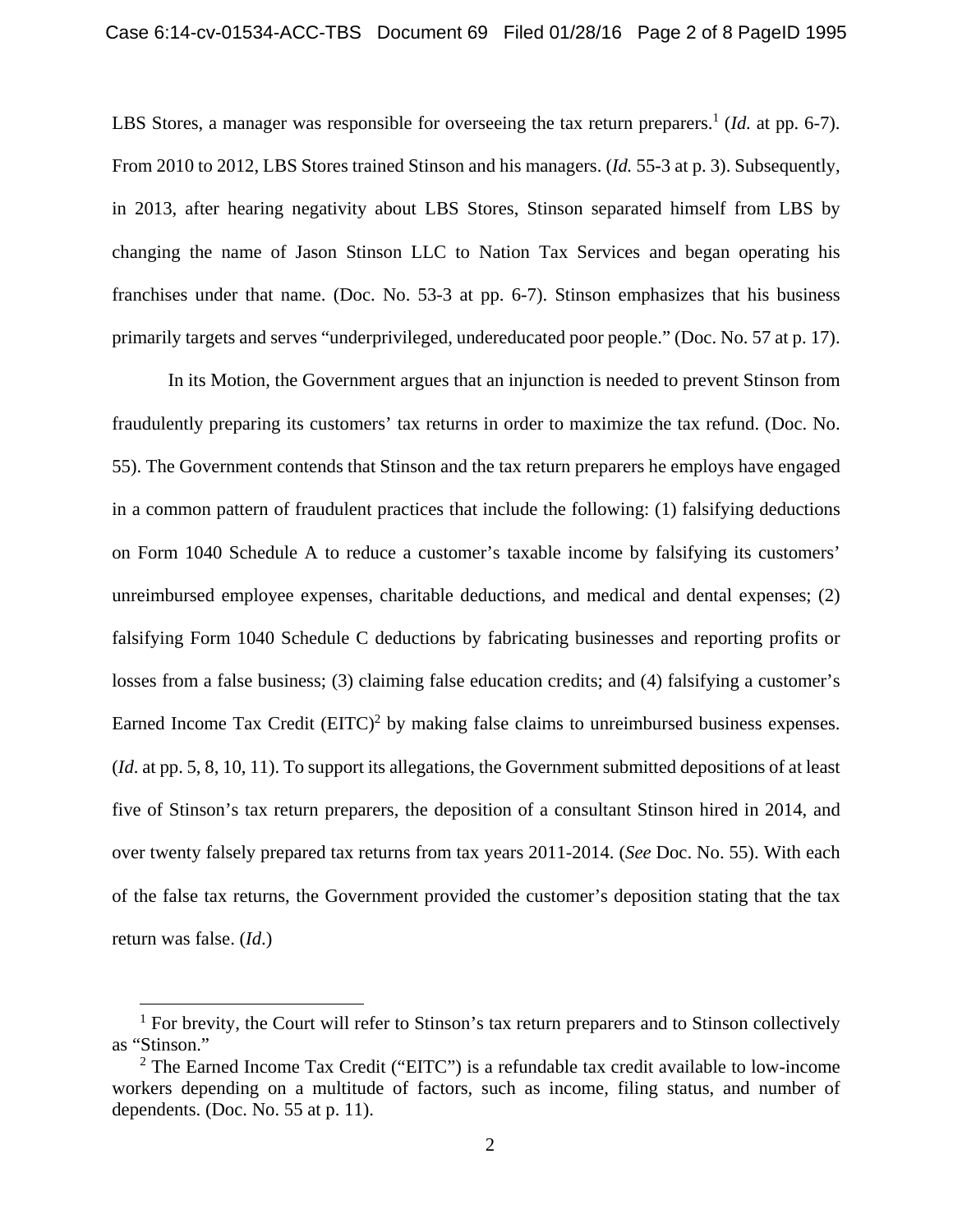#### **II. PRELIMINARY INJUNCTION STANDARD**

The Government's claim for injunctive relief is based on §§ 7402, 7407, and 7408 of the Internal Revenue Code. Sections 7407 and 7408 of the Internal Revenue Code permit, but do not require, district courts to enjoin tax return preparers if they have engaged in certain prohibited conduct. Section 7407 allows for punishment of a tax return preparer who understates a taxpayer's liability due to an unreasonable position, recklessly or intentionally disregards IRS rules, claims the EITC without due diligence, guarantees payment of a tax refund, or commits one of a handful of additional violations. *Id*. Section 7408 prohibits "any person" from aiding or procuring the preparation of tax returns that are known to understate the tax liability of the filer. *Id.* The Eleventh Circuit has emphasized that § 7402 encompasses a "broad range of powers necessary to compel compliance with the tax laws," and it includes the power "to enjoin interference with tax enforcement even when such interference does not violate any particular tax statute." *United States v. Ernst & Whinney*, 735 F.2d 1296, 1300 (11th Cir. 1984).

In the context of an injunction under § 7402, courts must consider the traditional equitable factors governing injunctive relief. *Id*. ("[T]he decision to issue an injunction under § 7402(a) is governed by the traditional factors shaping the district court's use of the equitable remedy."). However, in the context of §§ 7407 and 7408, courts may consider the traditional equitable factors before enjoining conduct. *United States v. Cruz*, 611 F.3d 880, 887 (11th Cir. 2010). "A plaintiff seeking a preliminary injunction must establish that he is likely to succeed on the merits, that he is likely to suffer irreparable harm in the absence of preliminary relief, that the balance of equities tips in his favor, and that an injunction is in the public interest*." Winter v. Nat. Res. Defense Council, Inc*., 555 U.S. 7, 20 (2008).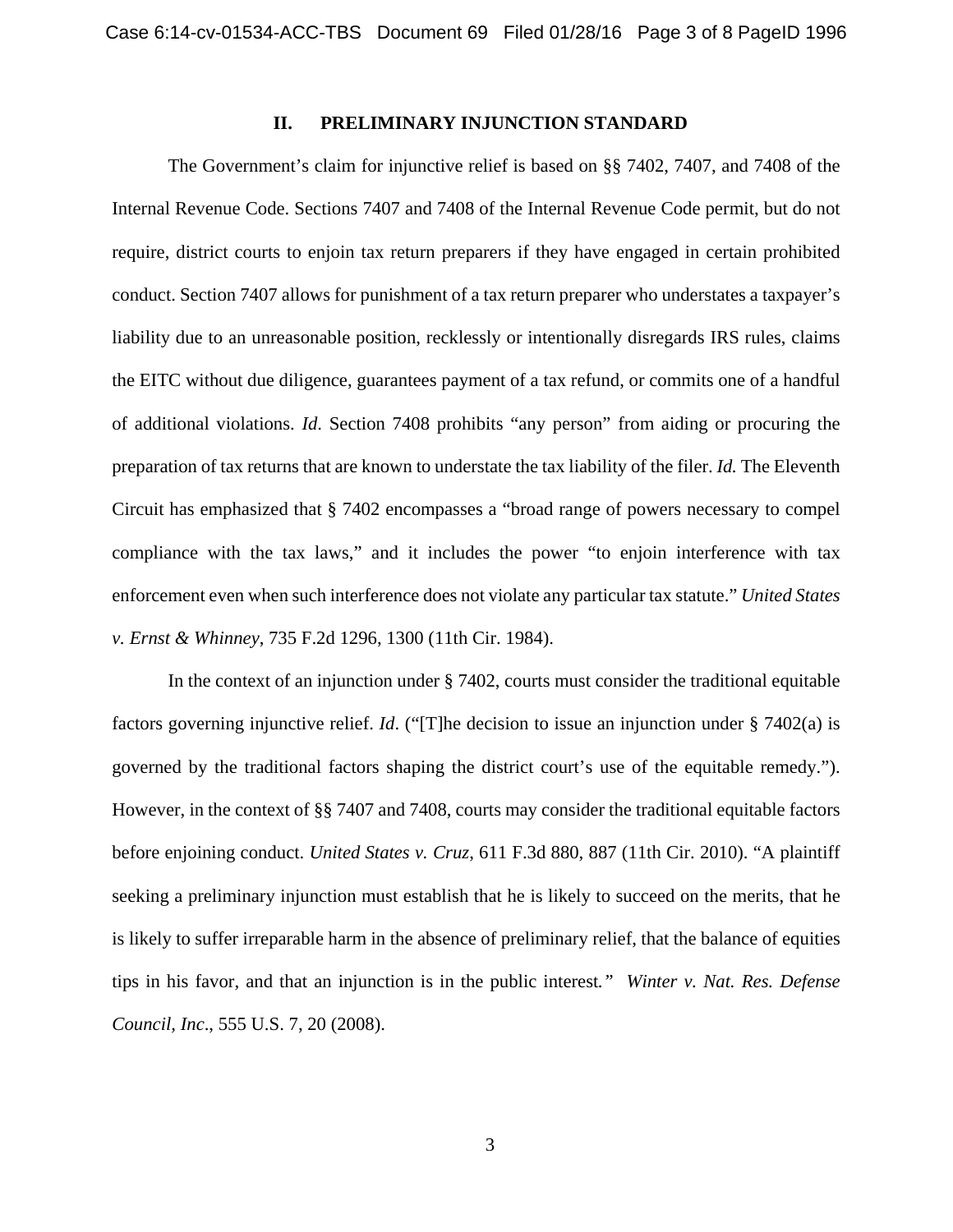#### **III. DISCUSSION**

The Court finds that consideration of the equitable factors weighs in favor of a preliminary injunction. The Government has presented enough evidence to show a pattern of false tax returns sufficient to prove it is likely to succeed on the merits. (*See* Doc. No. 55). Those false tax returns submitted to the Court were prepared by at least twelve of Stinson's tax return preparers employed in four different states. Notably, the falsely reported numbers are not merely oversight, or a computational error, because the errors are repeated and the amounts are significant. The Court finds it implausible that this is due to plain human error.

The Court is most troubled that Stinson's conduct has continued even after the commencement of this lawsuit in 2014. The Government has provided over ten examples of false tax returns prepared in 2015 for the 2014 tax year. (*Id.* at pp. 5-6, 9). Thus, even in 2015, despite being on notice, Stinson continued to prepare tax returns in the same manner that caused the Government to initiate this lawsuit by falsely claiming unreimbursed employee expenses, charitable contributions, and business expenses for non-existent businesses. (*See, e.g*., *id.*, Ex. 11, Ex. 12, Ex. 17, Ex. 18, Ex. 30, Ex. 31). Stinson's hired consultant, Hermen Cruz, testified that, in 2014, he informed Stinson employees that they cannot claim commuter miles as unreimbursed employment expenses. (Hermen Cruz Dep., (Doc. No. 55-8) 51:3-53:10). Yet, Stinson continued to do so.

Stinson argues that the Government's methodology is flawed because it is not random. (Doc. No. 57 at pp. 11-12). Stinson contends that the Government's non-random sample represents only those tax returns that the Government flagged as potentially incorrect and cannot be used to make inferences about the whole population of tax returns prepared by Stinson. (*Id*.) Yet, Stinson has not produced a single accurate tax return nor has Stinson presented any evidence that shows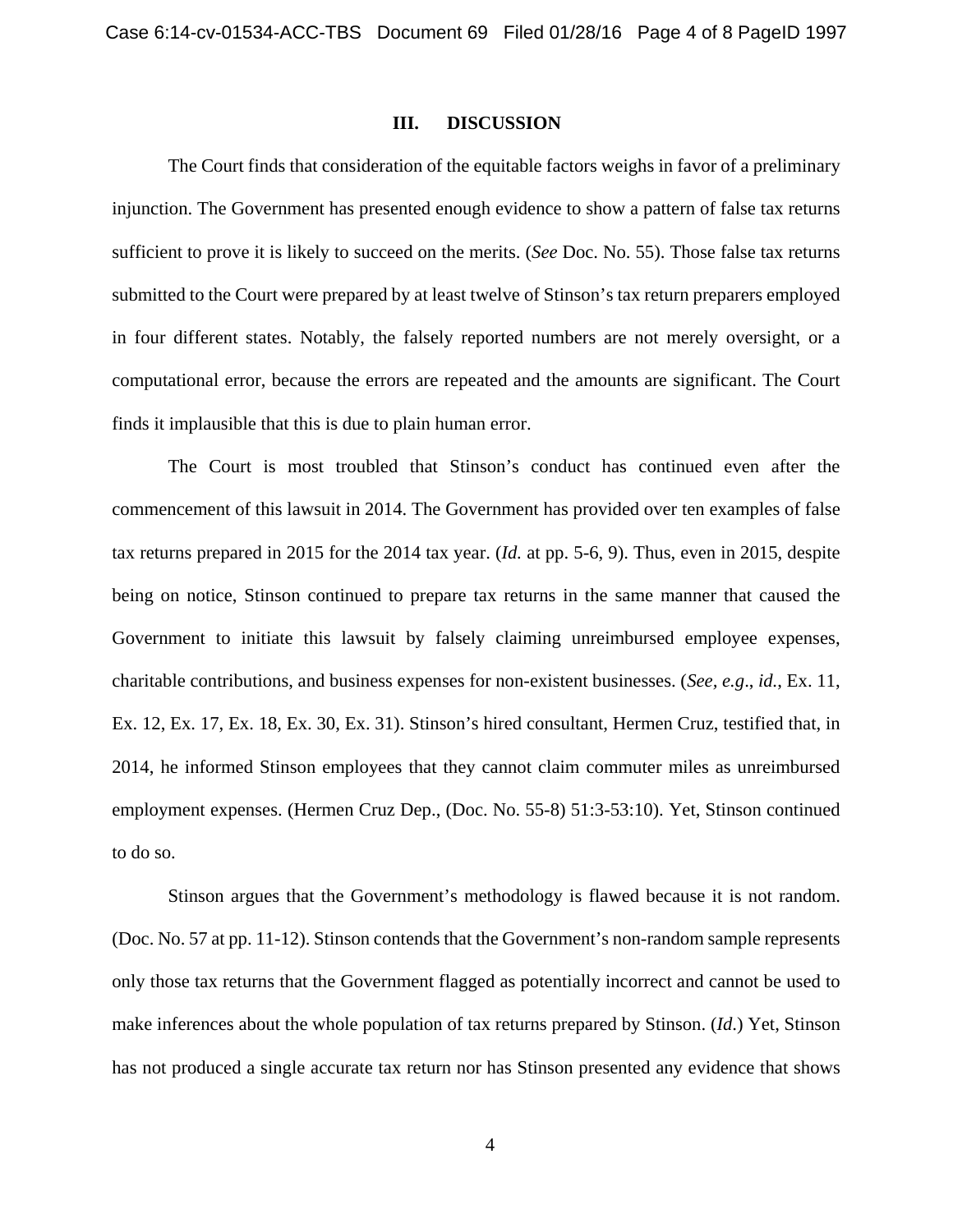that the Government's sample is merely an error rather than intentional. In contrast, the Court is gravely concerned about the vestiges of fraud present in the Government's evidence that shows a common pattern of Stinson improperly preparing tax returns in similar ways for a period spanning multiple years and in multiple states. Not even a lawsuit was sufficient to prevent Stinson from continuing to falsify tax returns in the same manner in 2015.

At the hearing, Stinson argued that the Government's depositions of Stinson's customers are untrue and unreliable. Stinson reasoned that the customers are motivated to lie because they do not want to admit to a felony nor to providing false numbers to a tax return preparer. However, Stinson later argued that his customers would not receive an EITC or file a proper tax return if not for the services he provides them. If Stinson's customers are knowledgeable enough to know exactly which numbers to falsify and which responses to give to their tax return preparer to receive a higher tax return, it defies logic for them to pay Stinson to prepare their tax return. Despite that there exists a potential bias, the Court finds no persuasive reason to discount the sworn testimony of over twenty customers. In any event, the same argument could be made about the reliability of the testimony of Stinson's tax return preparers. Therefore, due to the egregious nature of Stinson's conduct, and the numerous examples of false tax returns, the Court finds that the Government is likely to succeed on the merits.

The irreparable harm, balancing of the equities, and public interest factors are so related in this case that the Court will discuss them together. If an injunction is not granted, the Government will be irreparably harmed because Stinson can continue to profit from falsifying tax returns. Moreover, the Government lacks the resources to audit every tax return that Stinson has prepared (over 9,000 tax returns) and would thus be forced to continuously monitor Stinson and bring multiple lawsuits. More significant, however, is the harm that Stinson's business causes his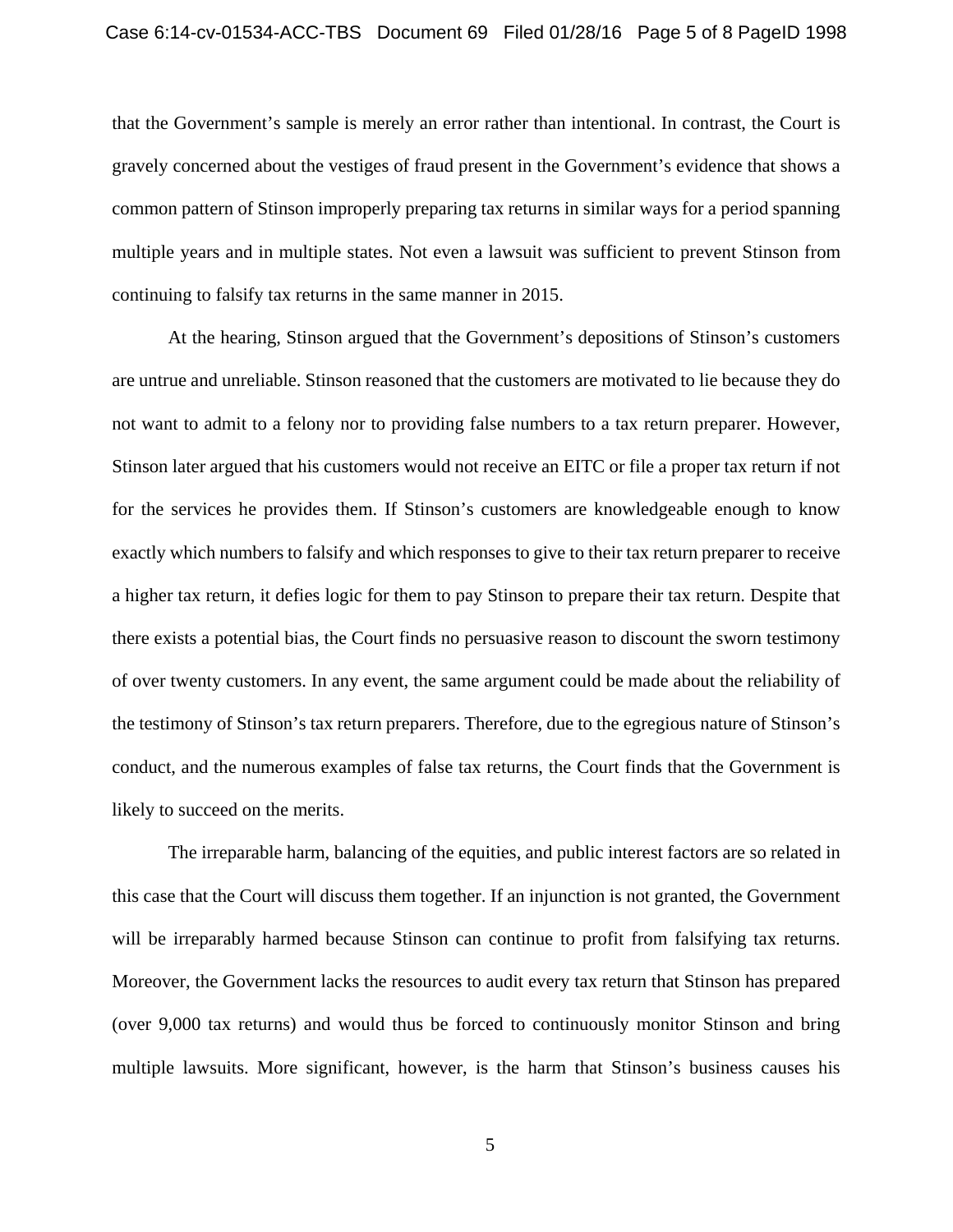customers, which cannot be separated from this equitable analysis. Stinson's customers are relying on his business to properly handle their taxes. In return, Stinson's business exposes these primarily low-income customers to individual tax liability. Both the Government and Stinson's customers will suffer irreparable harm if an injunction is not granted. Moreover, it is in the public's best interest to protect vulnerable customers from the inaccurate preparation of their taxes, not to deplete Government resources, and to maintain the public trust in the tax system.

In contrast, if an injunction is granted, Stinson will be prohibited from operating his tax preparation business and will temporarily lose his source of income. However, Stinson is still in his thirties and an injunction does not prevent him from making a living in any manner aside from tax preparation. Stinson argues that granting a preliminary injunction will disserve the public because it will shut down a business that is beneficial to low-income taxpayers that would otherwise not receive assistance in preparing their taxes. (Doc. No. 57 at pp. 17-18). Stinson's argument may have been persuasive if he was not engaging in conduct that exposed his customers to additional and burdensome tax liability. Additionally, there are other tax preparation resources available to his customers. Therefore, balancing the equities and consideration of the public interest weighs in favor of granting an injunction because of the irreparable harm that Stinson's conduct causes the Government and, most importantly, the harm to Stinson's customers.

### **IV. CONCLUSION**

After careful consideration of the four equitable factors, the Court finds that injunctive relief is appropriate, and that a narrower injunction barring specific conduct will not suffice. Based on the record, and for good cause shown, the Court grants the motion, and enters a preliminary injunction under 26 U.S.C. §§ 7402, 7407, and 7408, as follows.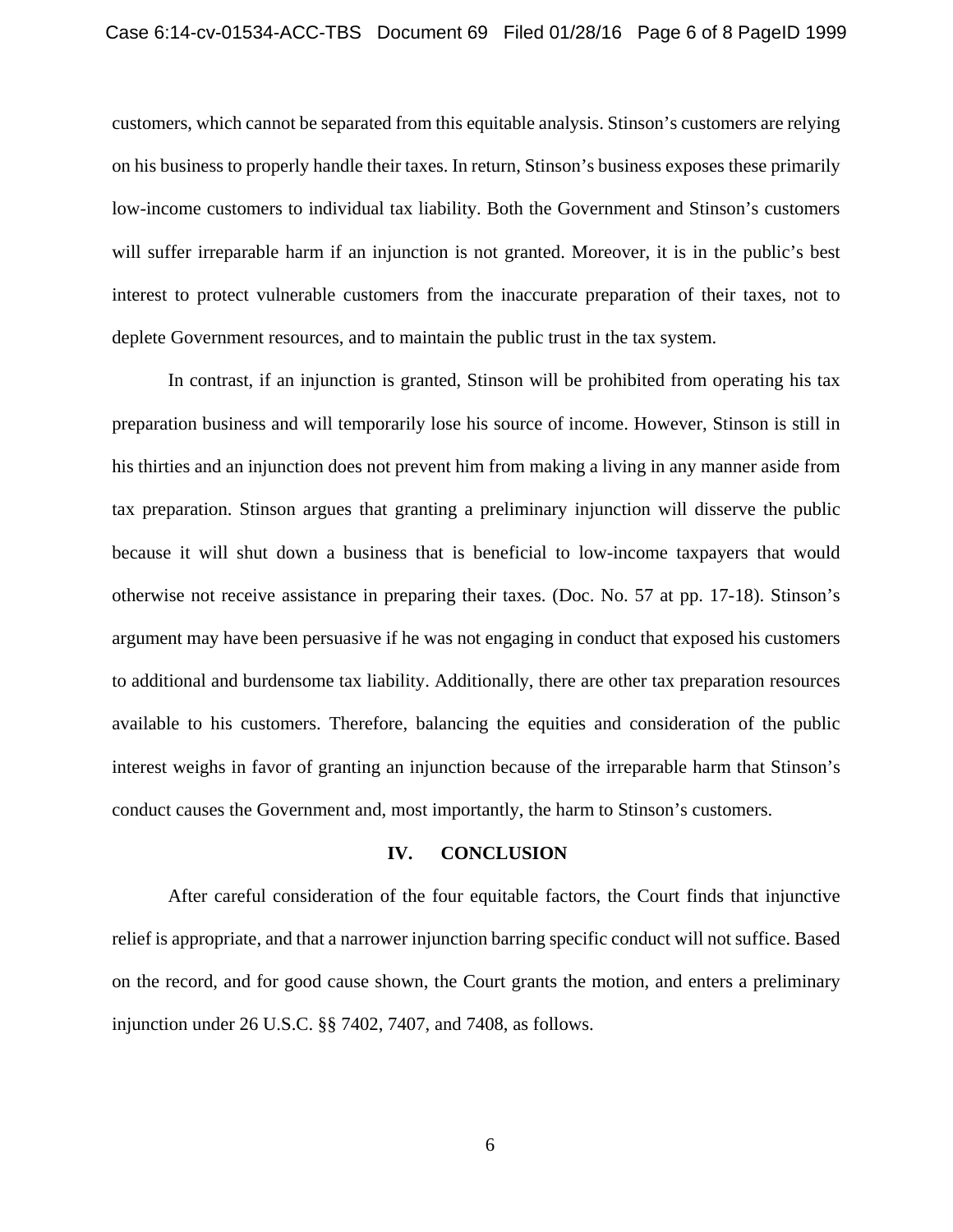**IT IS HEREBY ORDERED** that Jason Stinson, individually and doing business as LBS Tax Services and Nation Tax Services, LLC, and anyone acting in concert or participation with him, is preliminarily enjoined pursuant to Internal Revenue Code (I.R.C.) (26 U.S.C.) §§ 7402, 7407, and 7408, from acting as a federal tax return preparer and assisting in, advising, or directing the preparation or filing of federal tax returns, amended returns, or any other federal tax documents or forms for any person or entity other than himself; investing in, providing capital or loans to, or receiving fees or remuneration from a tax return preparation business; and owning, operating, managing, working in, controlling, licensing, consulting with, or franchising a tax return preparation business.

**IT IS FURTHER ORDERED** that Jason Stinson, individually and doing business as LBS Tax Services and Nation Tax Services, LLC, pursuant to 26 U.S.C. § 7402, shall immediately close all tax return preparation stores that he currently owns directly or through any entity, and whether those stores do business as LBS Tax Services, Nation Tax Services LLC, or under any other name. Jason Stinson shall not thereafter re-open those tax return preparation stores or any new store(s) absent order of this Court.

**IT IS FURTHER ORDERED** that Jason Stinson, individually and doing business as LBS Tax Services and Nation Tax Services, LLC, pursuant to 26 U.S.C. § 7402, is prohibited from assigning, transferring, or selling: (1) a personal or business Preparer Tax Identification Number(s) (PTIN); (2) a personal or business Electronic Filing Identification Number(s) (EFIN); (3) any other federally issued identification number(s) to prepare or file federal income tax returns; (4) a list of customers or any other customer information; or (5) any proprietary information pertaining to LBS Tax Services, Nation Tax Services, LLC, and any other business through which Stinson or those acting at his direction have prepared a tax return.